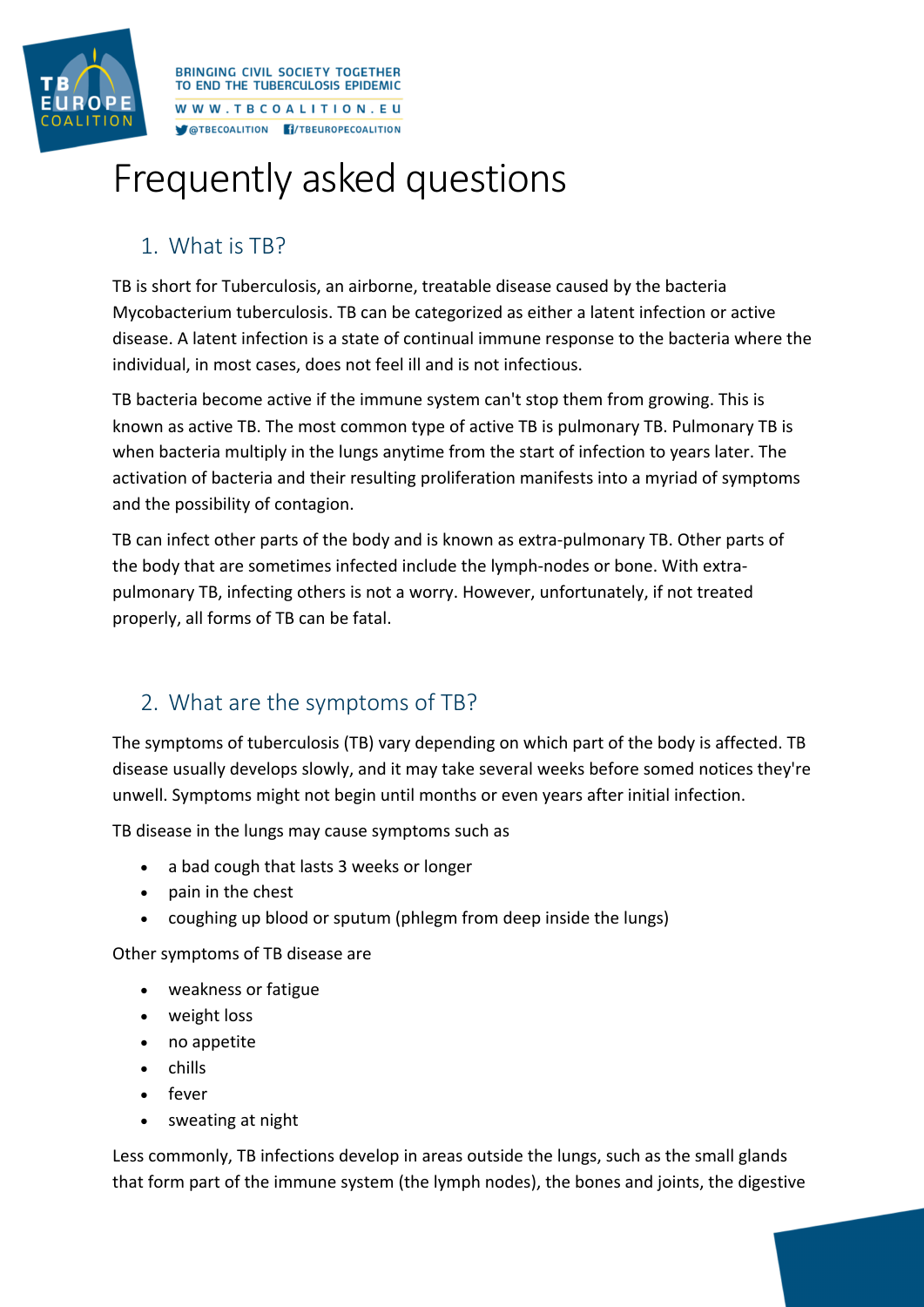

**RRINGING CIVIL SOCIETY TOGETHER** TO END THE TUBERCULOSIS EPIDEMIC WWW.TBCOALITION.EU OTBECOALITION F/TBEUROPECOALITION

system, the bladder and reproductive system, and the brain and nerves (the nervous system).

Symptoms of extra-pulmonary TB infection can include:

- persistently swollen glands
- abdominal pain
- pain and loss of movement in an affected bone or joint
- confusion
- a persistent headache
- fits (seizures

TB affecting other parts of the body is more common in people who have a weakened immune system.

## 3. How is TB transmitted?

TB is an airborne disease which means it spreads through the air. When an individual with active TB disease of the lungs or throat coughs, sneezes, speaks or sings, tiny particles originating from the infected sputum in the lungs can be spread and inhaled by other people nearby.

When a person breathes in TB bacteria, the bacteria can settle in the lungs and begin to grow. From there, they can move through the blood to other parts of the body, such as the kidney, spine, and brain.

TB is NOT spread by:

- shaking someone's hand
- sharing food or drink
- touching bed linens or toilet seats
- sharing toothbrushes
- kissing

However, bacteria can stay alive in the air for several hours in closed spaces where fresh air circulation and sunlight are blocked, posing risk of infection for those in the same space, especially if they are there for a prolonged period of time.

Therefore, close contacts of TB patients, including close friends and family, are at greatest risk of becoming infected.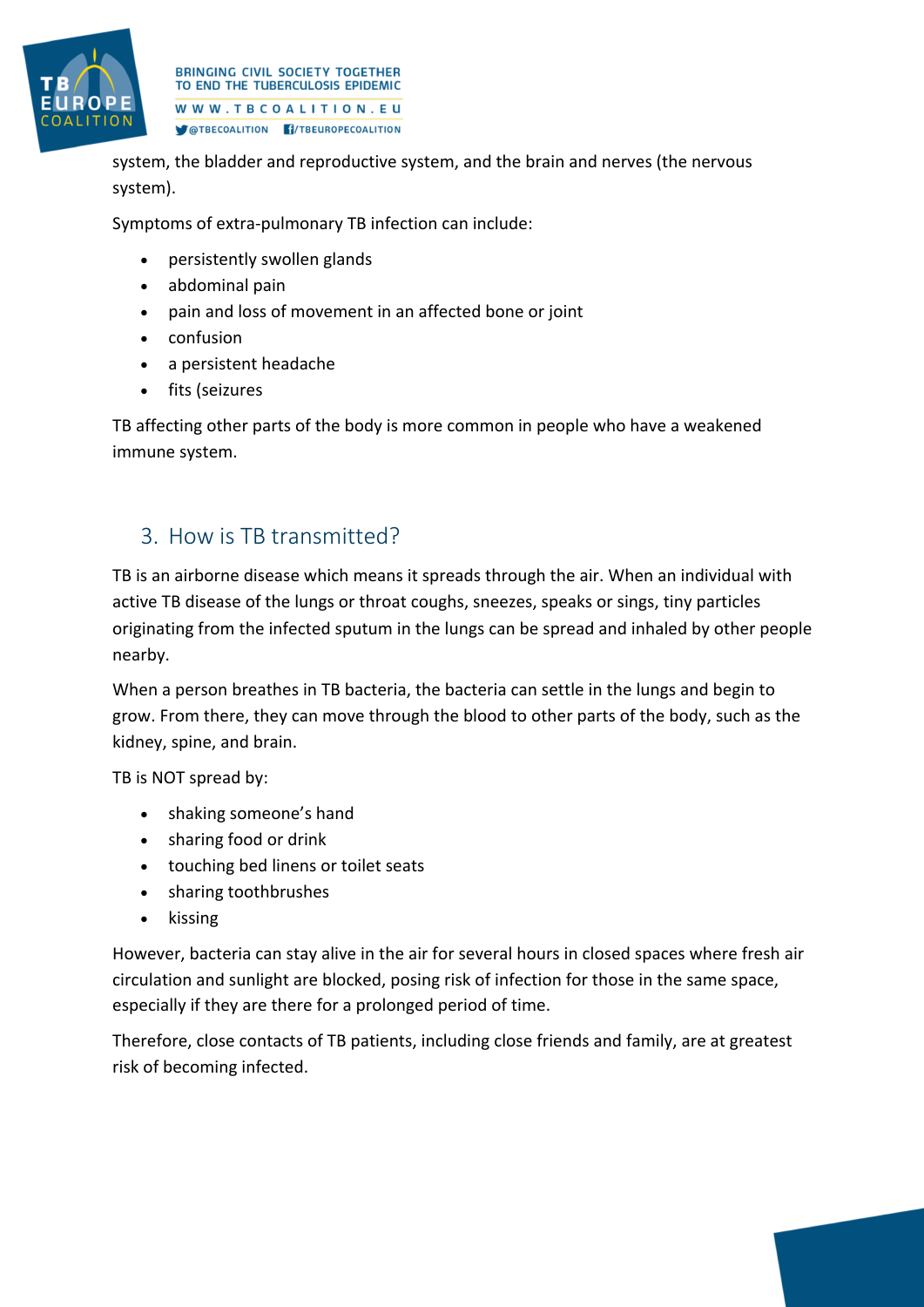

**RRINGING CIVIL SOCIETY TOGETHER** TO END THE TUBERCULOSIS EPIDEMIC WWW.TBCOALITION.EU **MOTBECOALITION FI/TBEUROPECOALITION** 

## 4. How is TB diagnosed?

Two tests exist to test for the presence of a TB infection:

- the TB skin test (TST) or Mantoux test
- a blood test to detect for the existence of TB bacteria in the body

Testing usually occurs eight weeks after one's last contact with an individual with pulmonary TB.

The TB skin test requires two visits to a healthcare provider. During the first visit, a small amount of a substance called PPD tuberculin is injected into the skin of your forearm. If you have a latent TB infection, your skin will be sensitive to PPD tuberculin and a small, hard red bump will develop at the site of the injection, usually within 48 to 72 hours of having the test. If you have a very strong skin reaction, you may need a chest X-ray to confirm whether you have active TB disease.

If you do not have a latent infection, your skin will not react to the Mantoux test. However, as TB can take a long time to develop, you may need to be screened again at a later stage. If you've had the BCG vaccination, you may have a mild skin reaction to the Mantoux test. This does not necessarily mean you have latent TB.

The TB blood test consists of blood being drawn and sent to the lab for testing.

A positive skin and/or blood test indicates an INFECTION with TB bacteria. A TB infection does NOT indicate a latent TB infection or the progression to TB disease. An TB active disease diagnosis must then be made through the medical evaluations.

Most individuals will experience inactive TB bacteria for the entirety of their lifetime.

#### *Diagnosis of Latent TB Infection*

A diagnosis of latent TB infection is made if a person has a positive TB test result and a medical evaluation does not indicate TB disease. The decision about treatment for latent TB infection will be based on a person's chances of developing TB disease by considering their risk factors.

#### *Diagnosis of TB Disease*

TB disease is diagnosed by medical history, physical examination, chest x-ray, and other laboratory tests.

#### *Extra-pulmonary TB*

Several tests can be used to confirm suspected extrapulmonary TB, such as: a CT scan, MRI scan or ultrasound scan, endoscopy, urine and blood tests, or biopsy.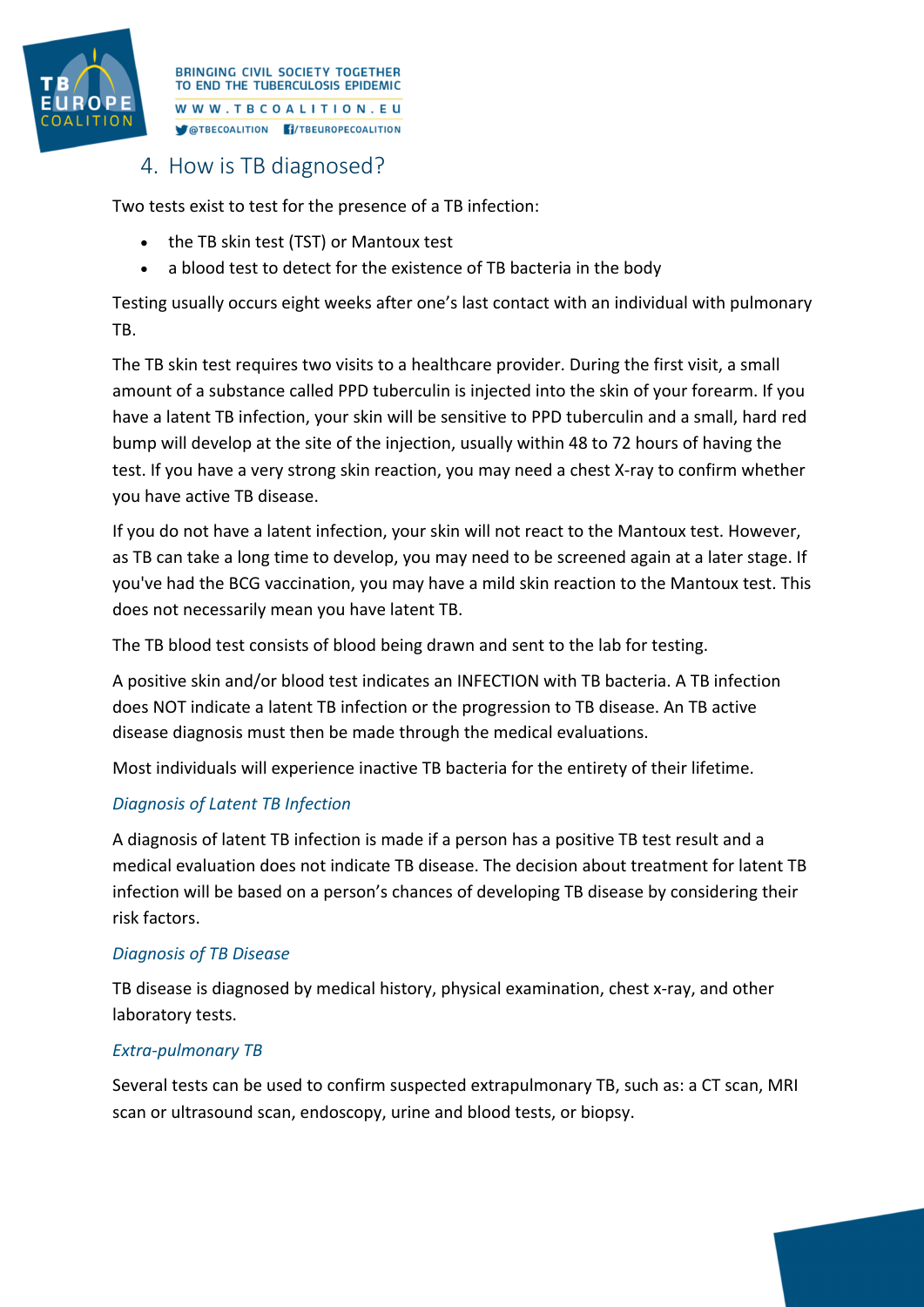

**RRINGING CIVIL SOCIETY TOGETHER** TO END THE TUBERCULOSIS EPIDEMIC WWW.TBCOALITION.EU **MOTBECOALITION FI/TBEUROPECOALITION** 

## 5. How is TB treated?

When TB bacteria become active (multiplying in the body) and the immune system can't stop the bacteria from growing, this is called TB disease. TB disease will make a person sick. People with TB disease may spread the bacteria to people with whom they spend many hours.

It is very important that people who have TB disease are treated, finish the medicine, and take the drugs exactly as prescribed. If they stop taking the drugs too soon, they can become sick again; if they do not take the drugs correctly, the TB bacteria that are still alive may become resistant to those drugs. TB that is resistant to drugs is harder and more expensive to treat.

TB disease can be treated by taking several drugs for 6 to 9 months (although the WHO approved a 4-month regimen last year).

Although a TB patient may feel better after the first few weeks of treatment, bacteria can remain alive in the body for up to six months. Thankfully, very few people experience serious side effects from TB drugs while minor ones include vomiting, nausea, loss of appetite, joint pain and skin rash.

## 6. What is DR-TB?

Sometimes drug-resistant TB occurs when bacteria become resistant to the drugs used to treat TB. This means that the drugs usually used to treat TB can no longer kill the TB bacteria.

Drug-resistant TB (DR TB) is spread the same way that drug-susceptible TB is spread. TB is spread through the air from one person to another. The TB bacteria are put into the air when a person with TB disease of the lungs or throat coughs, sneezes, speaks, or sings. People nearby may breathe in these bacteria and become infected.

### *MDR-TB:*

MDR-TB, multidrug-resistant TB, is defined by resistance to the two most commonly used drugs in the current four-drug (or first-line) regimen, isoniazid and rifampin. It is the result of interrupted, erratic, or inadequate TB therapy, and its spread is undermining efforts to control the global TB epidemic. Drug-resistant TB develops when the long, complex, decades-old TB drug regimen is improperly administered, or when people with TB stop taking their medicines before the disease has been fully eradicated from their body. Once a drug-resistant strain has developed, it can be transmitted directly to others just like drugsusceptible TB. There are over half a million cases of drug-resistant TB each year. MDR-TB is